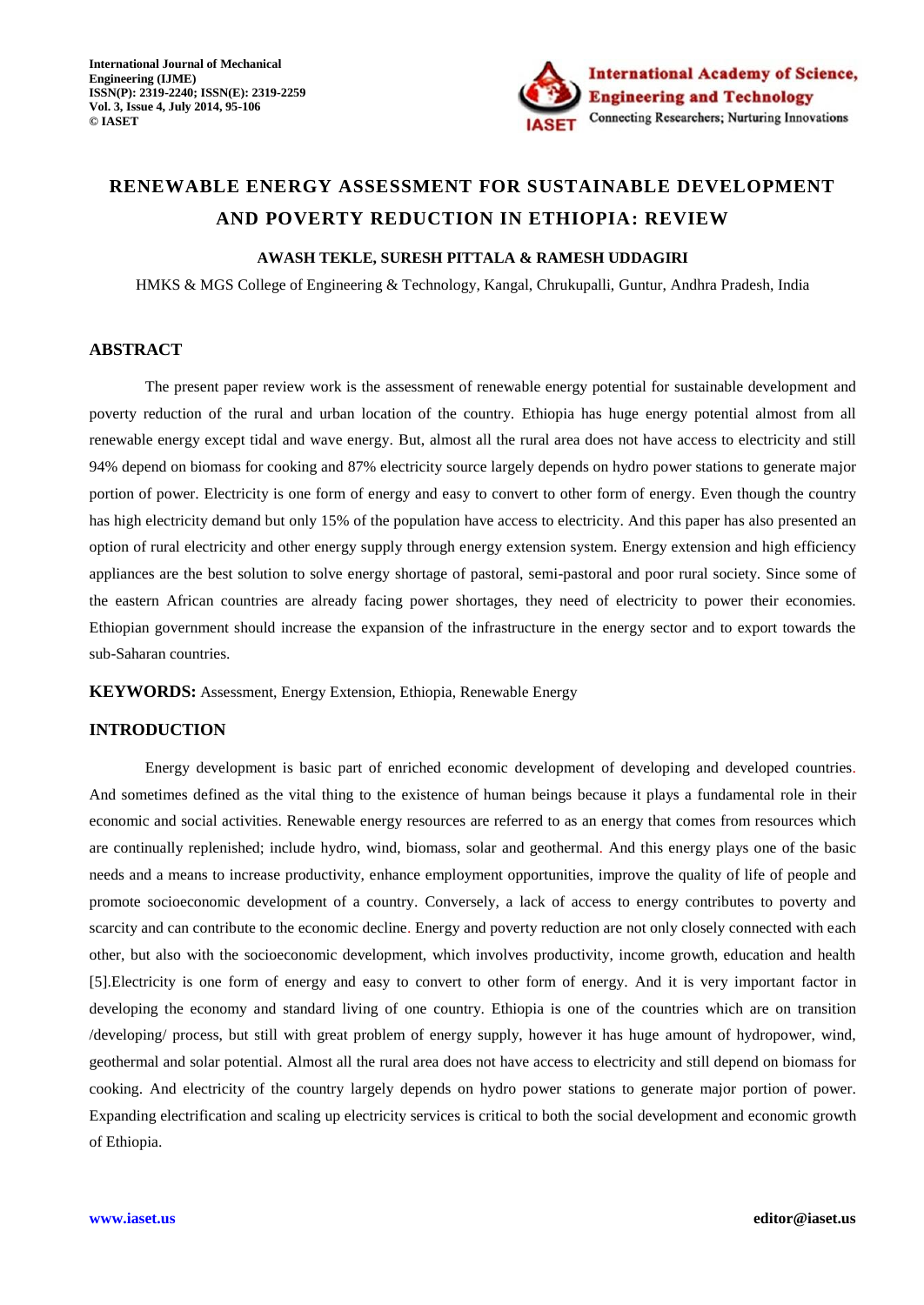

**Figure 1: Country Profile of Ethiopia**

The present total energy generation capacity is 2260 MW, with hydro-generation accounting for 87.07%. Each energy resources are 1960MW from hydropower stations and 113.1 MW widely distributed diesel capacity feed the Interconnected System (ICS), 173 MW from wind power and 7.3 from the Aluto-Langano Geothermal Pilot Power Plant.

# **ENERGY RESOURCES AND AVAILABILITY IN ETHIOPIA**

Ethiopia has huge energy potential almost from all renewable energy except tidal and wave energy. The majority of the poor people live in the rural areas and they do not have access to modern energy. According CIA World Fact book (2012), the total electric production of Ethiopia was around 3.72 GWh and ranked 119 of 214.Evidences indicates that the nation has the potential to generate 1.4 million MW electric power from water, geothermal, wind and solar energy but it has only managed to utilize about 2,260 MW of it. Currently, the government is doing all it can at all levels of its administration to invest heavily on renewable source of energy all over the country. According Ethiopian Power Corporation (EEPCO), the construction of Ethiopian Grand Renaissance Dam, Gibe III, Genale Dawa (GDIII) and other Wind Farm Power Generation projects is being accelerated to realize the Growth and Transformation Plan energy sector goals and green energy economy.

The present total electricity distribution generated from hydropower is 87% and the other energy distribution include diesel and wind supply is only 13% (Figure 2). The potential and status of development of renewable and thermal energy resources are increasing at different investigations and technology options. In different perspective and years, the unexploited potential of renewable energy will increase from the current situation. But according the current feasibility study the potential of renewable energy was described by Ethiopian Power Corporation (Table 1).



Ethiopian electricity distiruption by resource (2013)

**Figure 2: Current Energy Distribution of Ethiopia by Resource**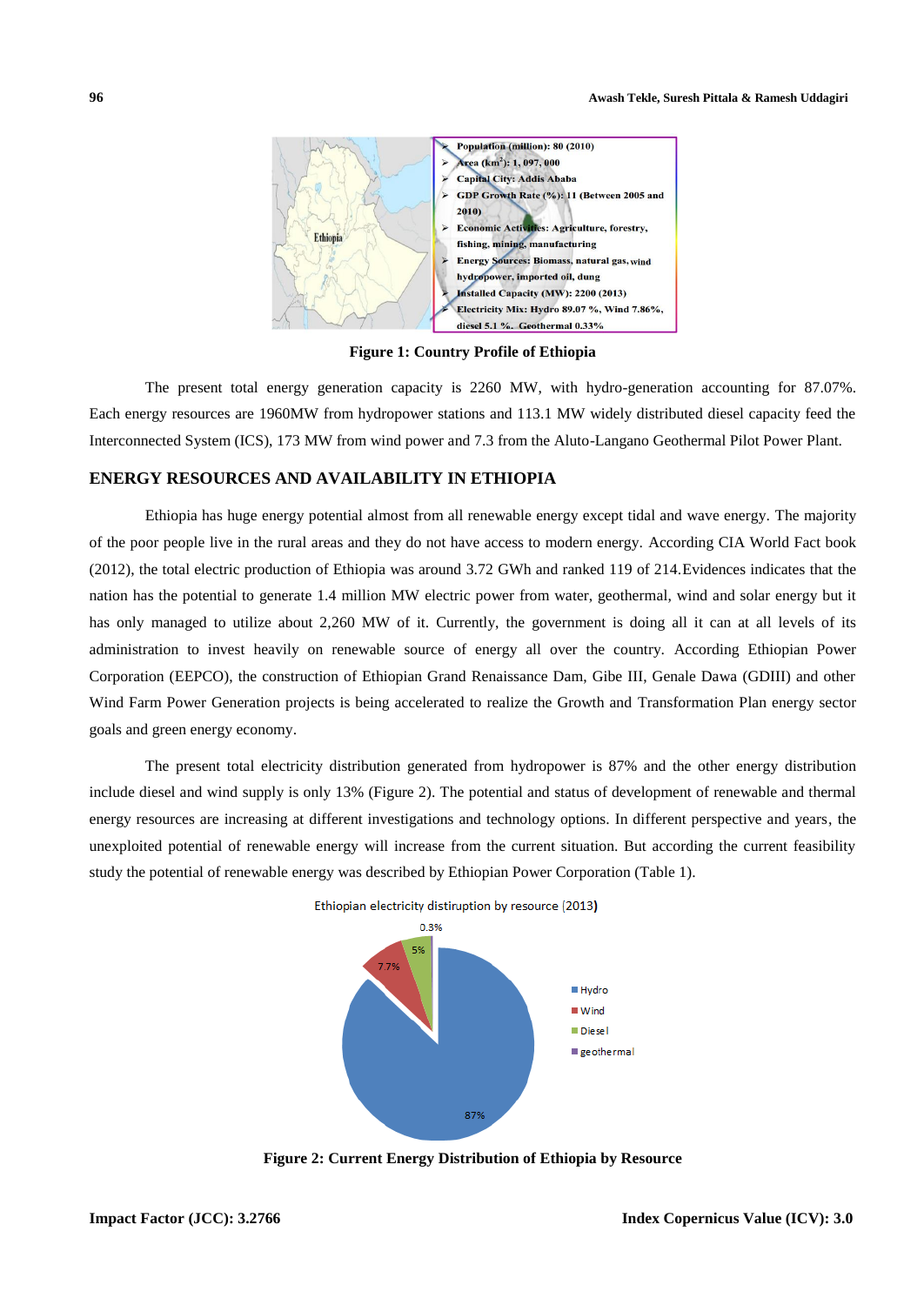| <b>Source</b>             | <b>Installed</b><br>(MW) | Ongoing<br>Project (MW) | Plan up to<br>2030 (MW) | <b>Capacity</b><br>(MW) | <b>Exploited</b><br>Percent $(\% )$ |
|---------------------------|--------------------------|-------------------------|-------------------------|-------------------------|-------------------------------------|
| <b>Hydro Power Energy</b> | 1960                     | 8124                    |                         | >45000                  | $\lt 4$                             |
| Wind Energy               | 170                      | 154                     | 6820                    | 1300000                 | < 0.013                             |
| Solar Energy (PV)         | $\approx 0.0$            |                         | 135                     | $\geq$ 252000           | $\approx 0.0$                       |
| <b>Thermal Energy</b>     | 113.1                    |                         | 112                     |                         |                                     |
| Geothermal Energy         | 7.3                      | 75                      | 1000                    | 10000                   | ${}< 0.07$                          |
| Cogeneration              | 3.6                      |                         |                         | $\geq$ 263              |                                     |
| Nuclear Energy            | 0.0                      |                         | 300-1200                |                         |                                     |

**Table 1: Installed, Ongoing and Planed Renewable Energy Projects in Ethiopia (EEPCO)**

Availability of renewable energy resources type varies by the geographical location of the country. For instance, geothermal potential in Ethiopia is located in rift valley where as huge hydro potential is found in Nile basin and the wind power is more competitive along the shores and on the mountain ranges. In the perspective of different geographical location, the power crisis of the local community can be solved by biomass, solar, hydro, wind, Cogeneration and geothermal energy.

# **Hydropower**

Hydropower is an important renewable source of energy because it plays an important role in the country's energy system and its ecosystem stability. Ethiopia's first large hydroelectric generating facilities were constructed in the Awash River basin. The three plants are Awash I (Koka) with 54,000 kW, Awash II with 32,000 kW, and Awash III with 32,000 k W capacities were finished between l960 and l972 [11]. In l974 Fincha River facility in central welega opened with a generating capacity of 84,000 kW. Out of total hydropower potential (15,000-30,000 MW) only about 360 MW (i.e. less than 2 percent) has been exploited by 1997 and now around 1960 MW (Figure 3). Ethiopia has huge hydropower potential due to several long distance traveling rivers occur in the country and sometime calls mother of water (or African power house). Special properties of Ethiopian rivers are flowing almost in four directions of the country across the border to neighboring such as S. Sudan, Sudan, Eritrea, Kenya and Somalia(Figure 4). Hydro power constructing has economic and environmental applications including irrigation, tourism, and fishing. Beyond economic and environmental application, hydropower construction has vital benefit on unity strength of nation and nationalities of the country. Ethiopian renaissance dam-I(ERD-I) shows that the strength and unity of nation and nationality can construct many other projects (ERD-II, ERDII and more) on the Nile river basin to sustainable economic growth of multi nation owner.



**Figure 3: Hydropower Installed and Ongoing Projects in Ethiopia (1932-2017)**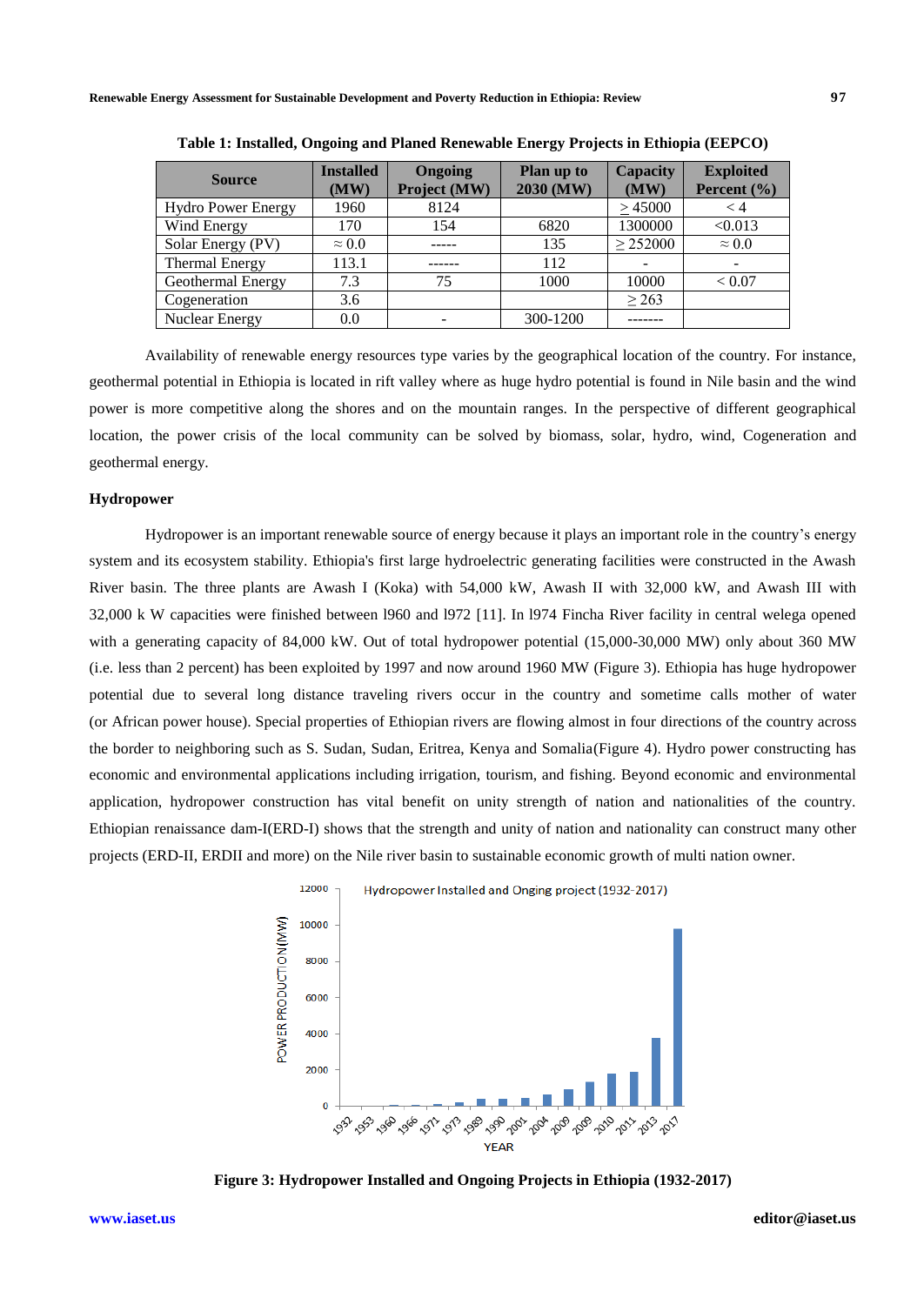

**Figure 4: Ethiopian Water Basins (Source: Awulachew Et Al., 2005)**

# **Geothermal Energy**

Ethiopia is among the few countries in Africa with a significant amount of geothermal resources. These resources are found scattered in the Main Ethiopian Rift valley depression that covers an area of 150,000 Km<sup>2</sup>. Ethiopia could possibly generate more than 10000 MW of electric power from geothermal resources alone. Ethiopia started a long-term geothermal exploration in1969 [6].Along the Ethiopian Rift Valley about sixteen geothermal prospect areas are judged as having potential for electricity generation. Those are Dalol, Tendaho, Abbe, Teo, Danab, Meteka, Dofan, Fantale, Kone, Gedemsa, Tulu Moye, Aluto Langano, Corbetti and Abaya) were investigated for their geothermal energy potential which extends some 400 km NNE from latitude of 60N to latitude of 90N [12]. From these sites, EEPC Oowns and operates the Aluto-Langano geothermal plant. A feasibility study on geothermal power development at the Aluto Langano geothermal field has been conducted in March 2010. In order to meet the increasing demand for electricity in Ethiopia, EEPCO has established a project named Aluto Geothermal Power Plant Expansion Project Phase III to generate70 MW electric Power[12].



 **(Source: Geological Survey of Ethiopia) Figure 5: Location Map of the Geothermal Prospect Areas with in Ethiopian Rift Valley**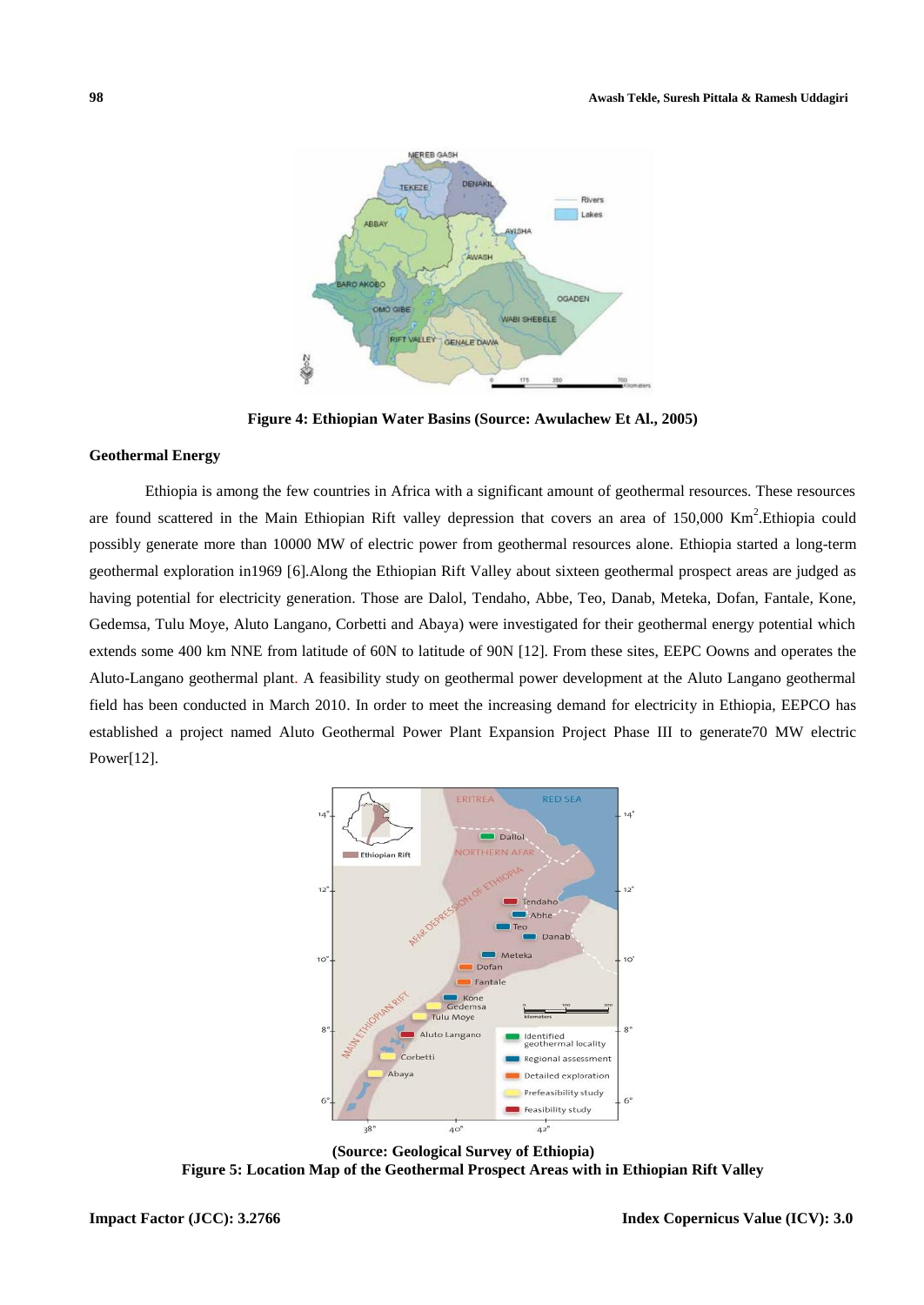| No. | <b>Geothermal Project</b> | <b>Generating Capacity (MW)</b> | <b>Planned Year of Commissioning</b> |
|-----|---------------------------|---------------------------------|--------------------------------------|
|     | Aluto Langano             | 75                              | 2012                                 |
|     | Tendaho                   | 100                             | 2018                                 |
| 2   | Corbeti                   | 75                              | 2018                                 |
| 4   | Abaya                     | 100                             | 2018                                 |
|     | Tulu Moye                 | 40                              | 2018                                 |
| 6   | Dofan Project             | 60                              | 2018                                 |
|     | Grand                     | 450                             |                                      |

| Table 2: Ethiopian Geothermal Projects Scheduled to be Executed before 2018 (Source: EPA, 2010) |  |  |  |
|-------------------------------------------------------------------------------------------------|--|--|--|
|-------------------------------------------------------------------------------------------------|--|--|--|

#### **Solar Energy**

Solar energy is an ideal alternative source of energy because of its potential in the region. In Ethiopia, solar energy is abundantly available in most parts of the country. The semi-arid and desert areas in the eastern and northern-central part of Ethiopia have the highest radiation intensity 6.5 -7.5 kWh/m<sup>2</sup>/day, while the other parts of the land have radiation in the range of 4.5 -6.0 kWh/m<sup>2</sup>/day. Solar energy availability is fairly constant (less than10% of average) throughout the year in the lowland areas of the country but varies substantially in the highlands (more than 25% of average). The theoretical potential of solar energy is huge:  $500MWt/km^2$  and  $100MWe/km^2$ .



**Figure 6: Solar Radiation Distribution in Ethiopia (in Kwh/M2/Day)**

Even though, the country has huge amount of solar energy, but the exploited power from this renewable energy is almost none. But for the future, it will be one of the vital solutions for energy supply to sustainable economic development of the country.

# **Wind Energy**

Wind energy is not exploited that much in most of the East African countries. It has been estimated that the resource is exploitable in the range  $2.5 - 6$  m/s [13]. Average wind power density distribution of Ethiopia varies from  $25-800$ W/m<sup>2</sup>, (Height: 50m, 1980~2009) with exploitation potential of 1,035 GW [9]. From central to eastern part of Ethiopia (38°-48° longitude) has good wind energy distribution potential varies from 200W/m<sup>2</sup> up to above 800W/m<sup>2</sup>.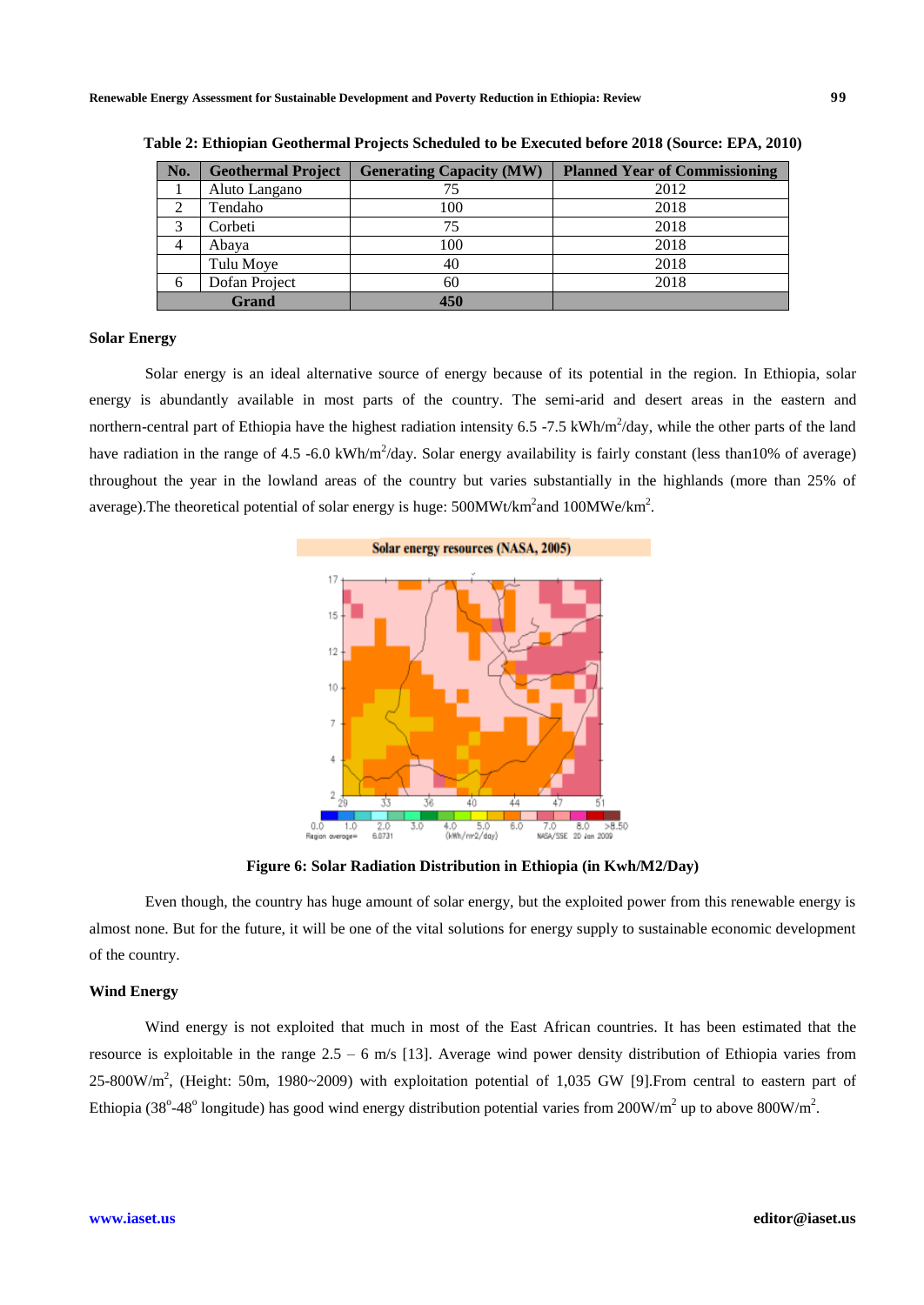

**Figure 7: Wind Energy Distribution in Ethiopia (NASA, 2005)**

Ethiopia has huge renewable energy from wind but until today the exploited potential is almost 0.13%and the third rank energy exploited by resource. Though, the current installed energy is very low relative to the potential available but now a day there are a lot projects under plan (Table 3).

| No. | <b>Geothermal</b><br>Project | <b>Generating</b><br>Capacity (MW) | <b>Condition of the</b><br><b>Project</b> | <b>Planned Year of</b><br><b>Commissioning</b> |
|-----|------------------------------|------------------------------------|-------------------------------------------|------------------------------------------------|
|     | Ashegoda                     | 120                                | Complete                                  | 2012 (complete)                                |
| 2   | Adama I                      | 51                                 | Complete                                  | 2011 (complete)                                |
| 3   | Adama II                     | 154                                | Construction on the way                   | 2013                                           |
| 4   | Messobo                      | 42                                 | MoU signed                                | 2012                                           |
| 5   | Ayisha                       | 300                                | Feasibility Under way                     | 2018                                           |
| 6   | Debrebrhan                   | 100                                | Feasibility Under way                     | 2018                                           |
| 7   | Assela                       | 100                                | MoU under way                             | 2018                                           |
|     | <b>Grand</b>                 | 867                                |                                           |                                                |

**Table 3: Ethiopian Wind Energy Projects Scheduled to be Executed before 2018 (EEPCO)**

# **Cogeneration**

Co-generating is an energy production in agro-processing industries including sugar, cotton, coffee, and etc. Currently, there are four main sugar factories in Ethiopia on production, all located downstream of hydroelectric power plants. Three factories (Wonji, Shoa and Metahara) are on the Awash River, below the hydro power plants at Koka, Awash II and III. Since the irrigation always simple at downstream of the damp and the factory should near to sugar cane cultivation [8].The fourth factory is40 km below the Fincha a hydro power plant. Each plant is strategically and conveniently located within short distances from the interconnected grid of EEPCO and some of these industries already use their agricultural residue in cogenerating plants to supply their own thermal and electricity energy needs. At the Shoa Sugar Factory, there are two 3.2 MW cogenerating units, from which only 2 x 1.42 MW capacities is being utilized for internal processing. There are also plans to increase sugar cane production and extend generation capacity extending to 18 MW, out of which 10 MW is to be exported [8]. Currently, there are 10 ongoing mega projects of sugar factories and sugar cultivation area to increase the production of sugar and export it. The expansion of sugar factories has many applications in addition to sugar exporting. These are: To increase biofuel energy and increase cogeneration energy from the bagasse. Presently, Ethiopia has an estimated power potential above 263 MW from bagasse.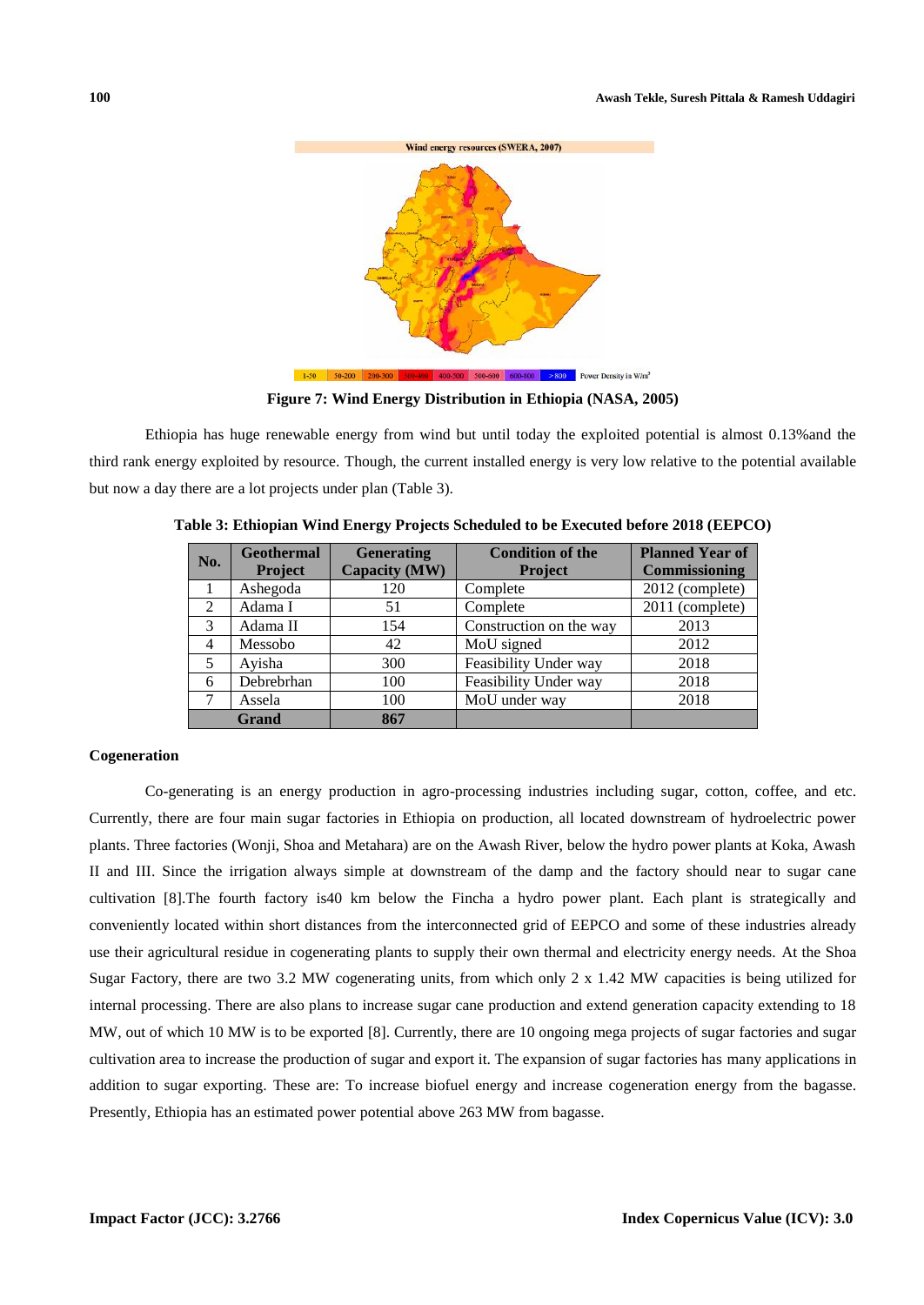### **Biomass**

Ethiopia has about 990billion tons biomass energy excluding Addis Ababa and Somalia. Woody biomass constitutes 95% of total potential supply. Animal dung and crop residues account mainly for 3% and 2% respectively. Regional distribution reveals that Oromia supplies about 40% of biomass resources followed by SNNPR (24%) and Amhara (15%). Remaining regions own insignificant share of national biomass fuel resources[2].Traditional household energy sources are renewable, but the rate of consumption is much greater than the rate of cultivation. As the result, it increases the rate of deforestation and land degradation, which in turn can lead to excess soil erosion and loss of soil fertility. This further contributes to the decline of agricultural productivity and production, perpetuating the vicious cycle of rural poverty [1]. By adoption the technology energy conversion, it is possible to use the energy for rural and remote location of the country. Since those locations are out of grid connection, it is the best way to simplify the burden of the society using biogas electrification and cooking.

#### **Current Electricity Situation and its Future Solutions in Ethiopia**

Uninterrupted energy supply is a vital issue for all developed and undeveloped countries. Future economic growth crucially depends on the long-term availability of energy from sources that are affordable, accessible, and environmentally friendly. Security, climate change, and public health are closely interrelated with energy [6].In spite of having plenty of energy resources and potentials, Ethiopia suffers a very low supply of electricity. Presently, greater than 85% of Ethiopian's population has no access to electricity.

Ethiopia electricity is facing a serious energy crisis despite strong economic growth during the past decade and consequent rising demand for energy, worthwhile steps have been taken to install new capacity for generation of the required energy sources. Only 15% of the Ethiopian households have electricity connection and there are some rural parts which will not get the access of electricity connection from the national grid within next two or three decades. The current installed capacity of electrical power is about 2260 MW (Hydro 87.07 %, Wind 7.86%, diesel 5.1 % and Geothermal 0.33%) and this production is equal to 10% of the demand. For this reason, the country is dependent on the imports of petroleum to meet its requirements [3].Since Ethiopia is one of the fastest growing countries in the world likewise energy demand also increases exponentially. Using nine year energy demand percentage data formulated a correlation of Ethiopian energy demand percentage per each year with  $R^2=0.82$ .

$$
Y = \frac{1.202 \,\mathrm{e}^{0.1298X}}{10^{-112}}\tag{1}
$$

Where: Y=Ethiopian Electricity Demand (%) and X=Year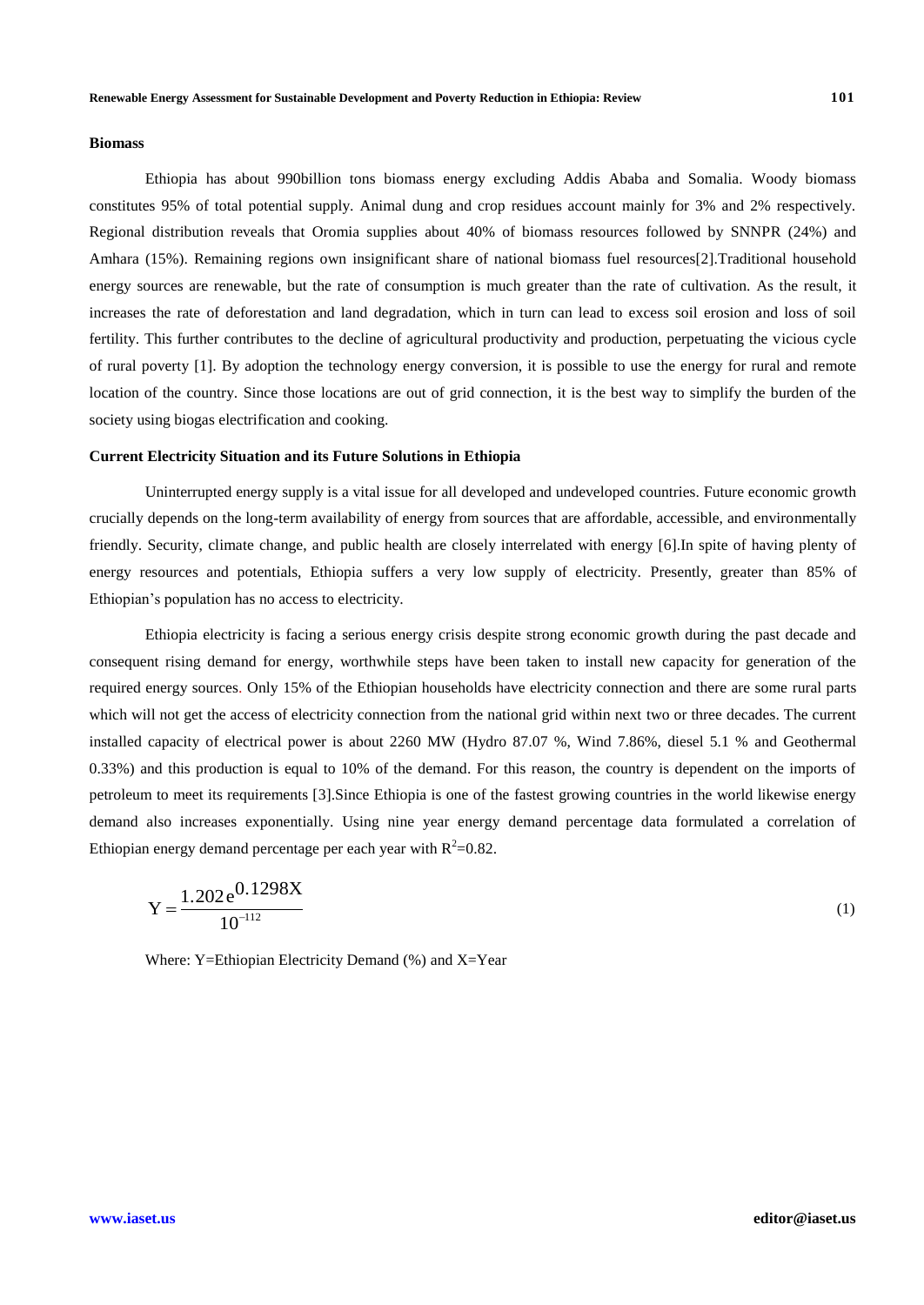

**Figure 8: Historical Background and Predicted Electricity Demand in Ethiopia**

Ethiopian energy access for rural and urban poor society is very low or almost none. To solve this energy crisis can use different form of renewable energy to generate power. Energy extension and high efficiency appliances are the best solution to solve energy shortage of pastoral, semi-pastoral and poor urban society. The goal of this paper is to propose a set of policy levers that can aggressively reform all two of these issues at once. The new energy extension policy has created favorable conditions for the rural community, private sector and encourages appliances manufacturing investments which entails heavy investment burden in the energy sector.

### **Energy Extension**

It is well known that in most rural parts of the country is highly dependent on fire wood for cooking purposes. For this reason, the rural area is highly exposed to deforestation and for several eye and breathing related diseases. Health extension is adopted so money year in the country where as energy extension is almost none. This energy extension is the vital program to introduce self-energy supply to the rural and urban community.

Energy self-supply co-operatives program support rural farmers and pastorals in developing locally available sustainable energies for electricity generation, heat production and producing sustainable fuels [4].As the result, in the short term developing a self-energy supply for local people and then in the longer term developing renewable energy for exporting to the neighboring countries. In order to meet energy demand of the community, the government should introduce energy extension using different renewable energy like biogas, biofuel, solar and wind energy in micro level. Using hybrid principle (or biogas, solar and wind) can solve energy shortage in rural Ethiopia. The following options are proposed to solve energy crisis of the local community (Figure 6).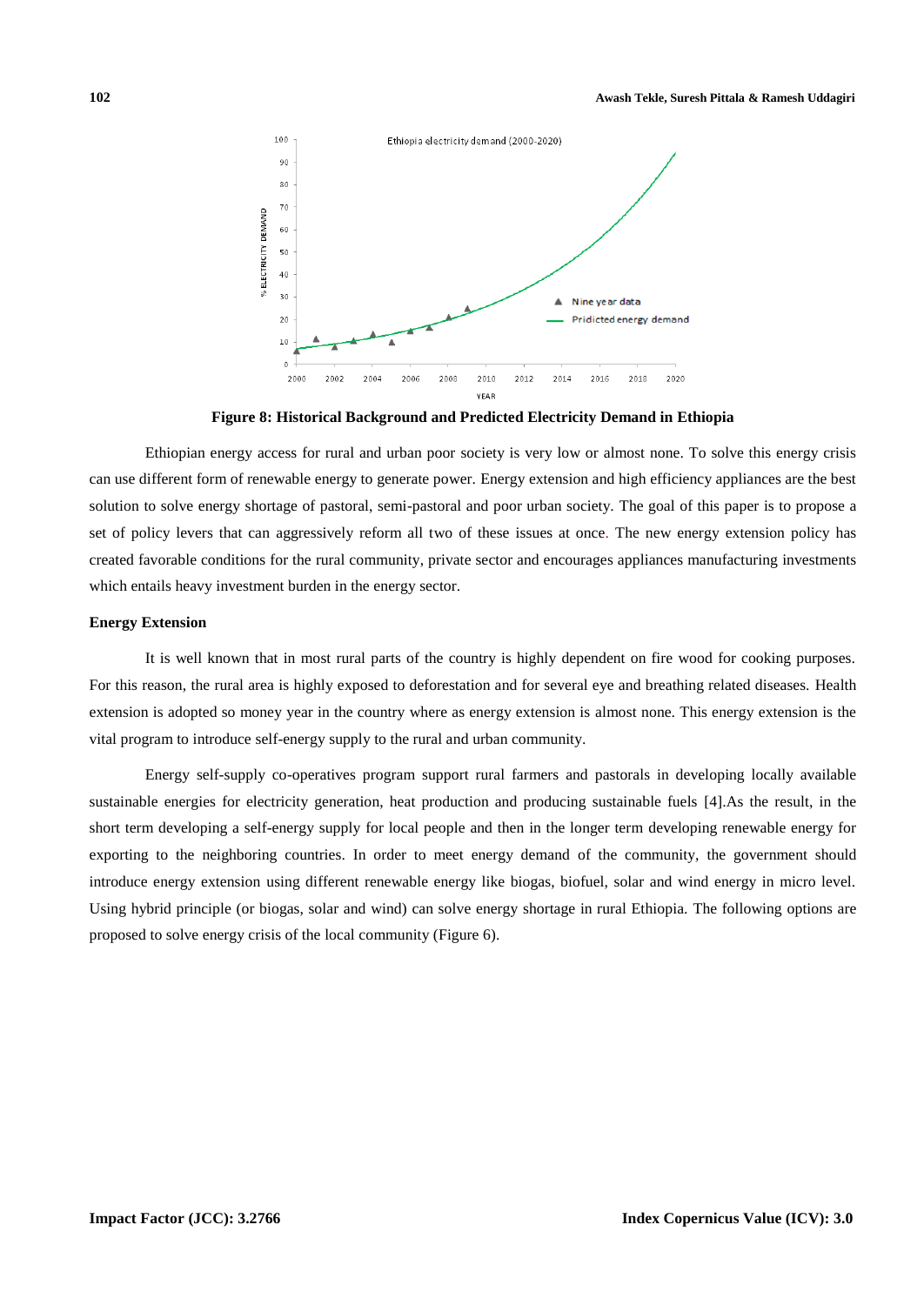

**Figure 9: Energy Requirement and Proposed Plan for Ethiopian Rural Area**

# **Energy Efficiency Improvement Options Power Distribution Losses**

According to the World Bank, Transmission and Distribution (T&D) losses in Ethiopia have risen from 9.4% in 2007 to around 10% in 2011. Power transmission and distribution losses include losses in transmission between sources of supply and points of distribution and in the distribution to consumers, including pilferage. Ensuring low power distribution losses are a reliable supply of energy without interrupt and it helps to sustainable agricultural and industrial development strategies of the country.



**Figure 10: Percentage Power Transmission Losses in Ethiopia**

#### **Household Appliance and Different Sectors**

Increasing energy efficiency is the quickest and least costly way of addressing energy security, environmental and economic challenges. To raise the efficiency of the energy sector, develop the necessary institutional and manpower capabilities building by introducing appropriate incentive measures. To help it'srural and urban community achieve the benefits of energy efficiency across their local and global economies. The International Energy Agency (IEA) developed (in 2008) a set efficiency policy recommendations for seven priority areas. Those are: cross-sectorial, buildings, transport, industry, and appliances equipment, lighting and energy utilities [10].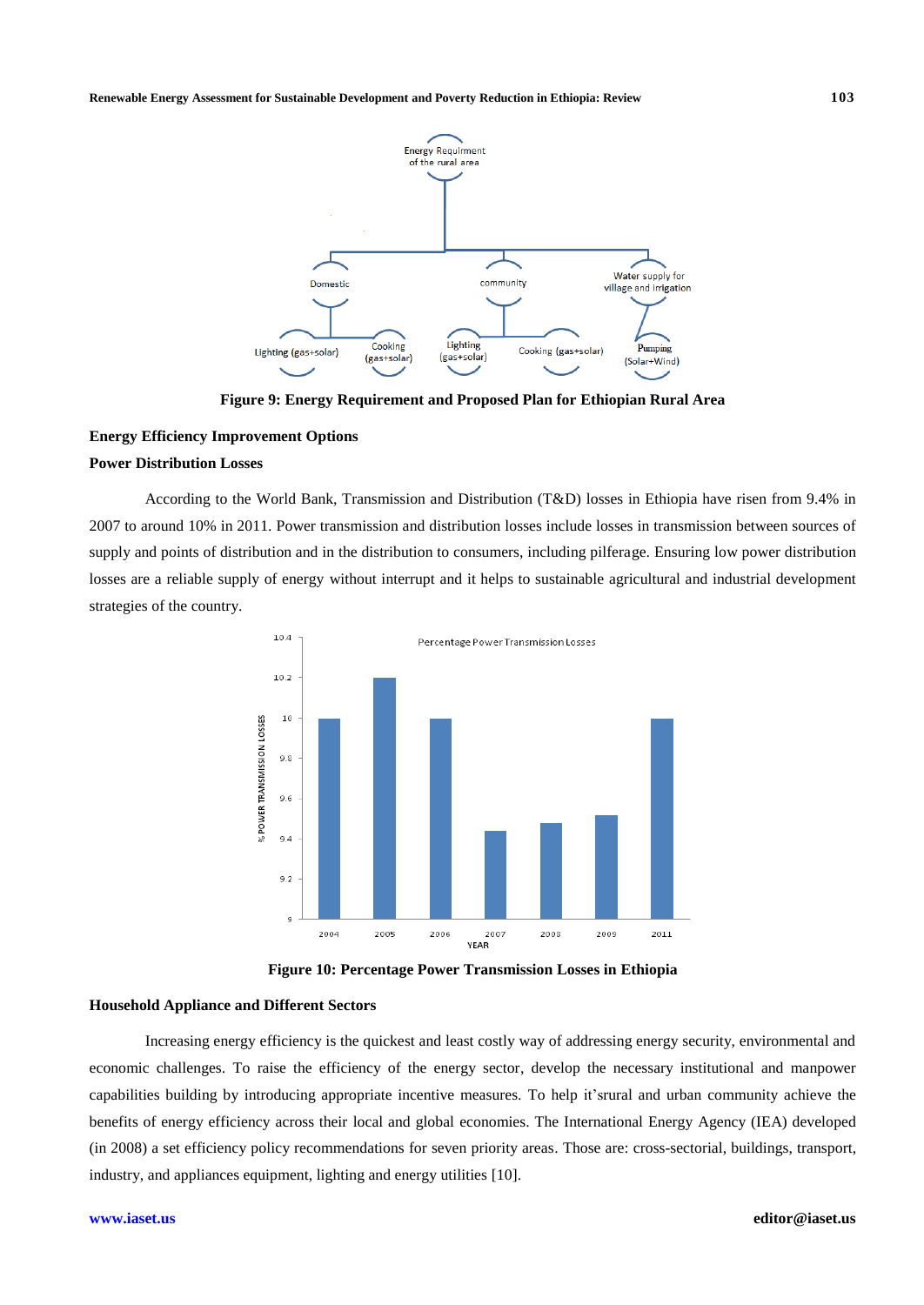## **Ethiopia Foreign Energy Policy and Poverty Reduction**

According to EEPCO, Ethiopia has an estimated hydro-power potential of 45,000 MW, a geothermal potential of 10,000 MW and an estimated 1.3 million MW from wind. And the new EEPCO policy will enable Ethiopia to generate 37,000MW of energy by 2037. Insufficient energy access can limit GDP growth by 2-5% per year and businesses cannot grow, neither can new jobs be created or critical services provided, without affordable and reliable access to lighting and power. The majorities of people in sub-Saharan Africa heat their homes and cook using traditional fuels like wood.

As the result, indoor inhalation of the smoke and fumes produced from wood burning results in over three million deaths per year, mainly among women and children. Ethiopian government should increase the expansion of the infrastructure in the energy sector to export towards the sub-Saharan countries. Ethiopia's current power production stands at around 2,260MW and exports 60MW of electricity to neighboring Djibouti and around 100MW to Sudan.

It is providing a considerable boost to the country's income. And S. Sudan, Kenya, Somalia and Eritrea are the countries available market for hydro-electric power demand within the region. Hence some of these countries are already facing power shortages they need of electricity to power their economies. In the present world energy crisis, interconnection of the regional electric energy networks is the best alternative to displace expensive thermal generation in regional as well as international power markets.



**Figure 11: Ethiopian Energy Policy Connection to Supply for Neighboring Countries (EEPCO)**

In harmony with this belief, Ethiopia has devised a strategy for accelerating cross-border electricity trading with the neighboring countries and further to other nearby countries to spur regional economic growth through developments of the untapped hydro resources for electricity.

# **CONCLUSIONS AND RECOMMENDATION**

The present paper review work was the assessment of renewable energy potential for sustainable development of the rural and urban location of the country. And this paper has presented an option of rural electricity and other energy supply through energy extension system. Hydropower is the most important source of electricity for Ethiopia, the largest